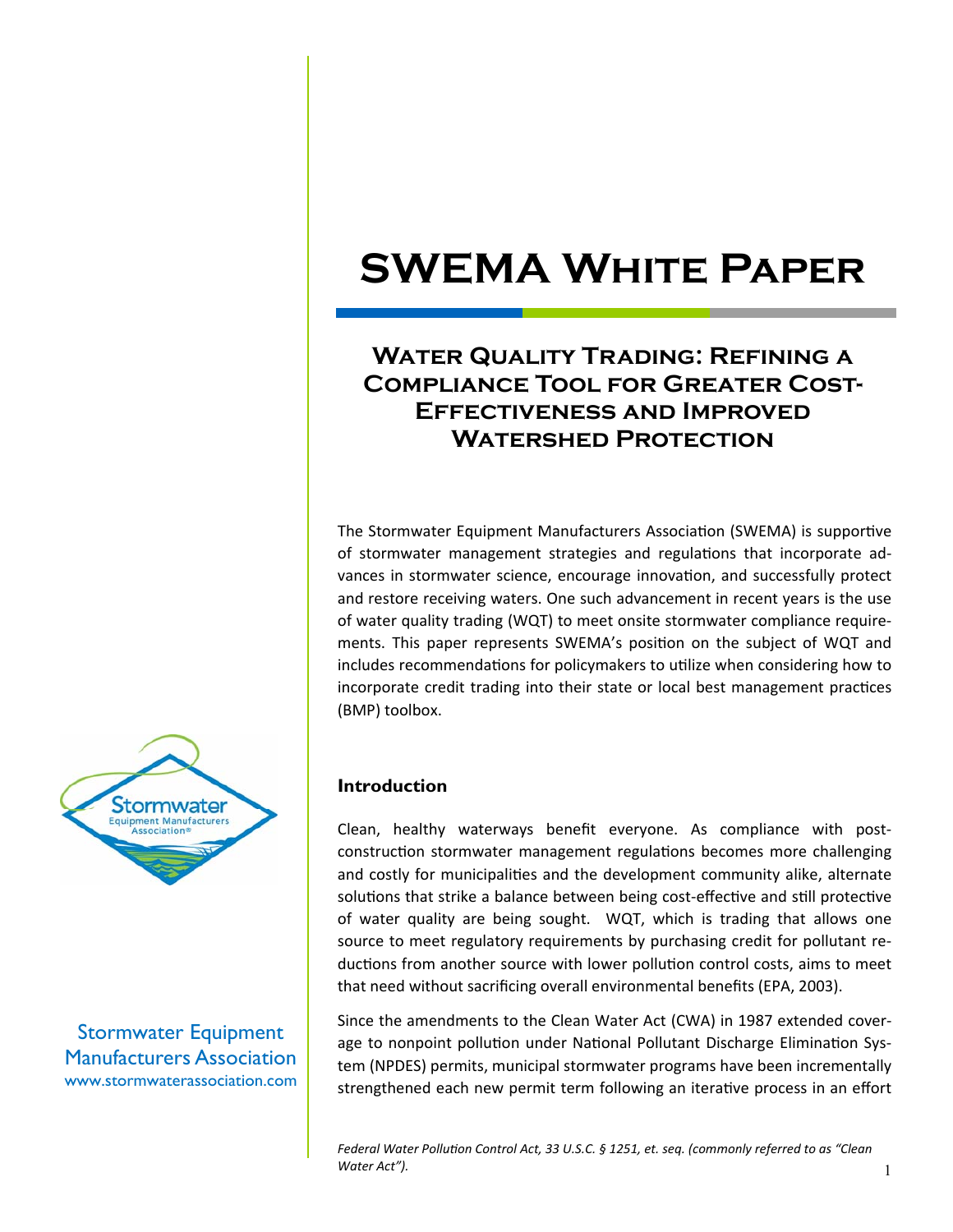#### **Water Quality Trading: Refining a Compliance Tool for Greater Cost-Effectiveness and Improved Watershed Protection**

to meet applicable water quality standards (Allen, Berg, & Dorman, 2018). Impaired waterways can be difficult to restore and are frequently impacted by stormwater runoff from both new and existing development. New development is generally governed by NPDES permit coverage, which establishes minimum water quantity and water quality requirements that must be met. Existing development is land that has been previously built upon, often when stormwater regulations were less effective or not required. When these properties are redeveloped, the aging on-site or non-existent infrastructure, which has potentially contributed significant amounts of untreated stormwater runoff to our local waterways, can be replaced or constructed with modern stormwater best management practices (BMPs), such as green infrastructure (GI) or manufactured treatment devices (MTDs), that address water quantity and water quality.

To meet the CWA's goal of fishable and swimmable waters, a variety of compliance tools are needed to fix all impaired waterways. WQT is one additional tool for the toolbox. WQT is based upon the premise that the cost to reduce pollutant load in a specific watershed can vary widely. Within the trading framework, a permittee facing higher pollution control costs may be able to meet regulatory obligations by purchasing environmentally equivalent pollution reductions from another source at lower cost. Most frequently, WQT is discussed as a tool for a source to meet its CWA regulatory obligations by purchasing water quality improvements (such as nutrient reductions) from another entity instead of, or in addition to, installing BMPs at its own facility (Partnership, Institute, & Trading, 2015). From a development perspective, there is practicality in the concept of generating credits where the cost of compliance is low and then selling those credits, where the cost of compliance is high, especially in the same watershed. One advantage of WQT programs is that they have the flexibility to take on a variety of challenges to meet permit requirements as well as they can be molded to best meet local community goals.

Another advantage of WQT programs is that they can address impairments from a wide variety of pollutants, including sediment, nutrients, and temperature. States with WQT programs are included in Table 1. State programs vary widely as do the regulatory mechanisms used to implement them. Nutrients, particularly total nitrogen (TN) and total phosphorus (TP), are commonly targeted pollutants of concern. Less commonly, stormwater quantity concerns are addressed via a WQT program, such as Washington, D.C's Stormwater Retention Credit program. Under that construct, a project generates retention credits by installing BMPs capable of retaining runoff onsite or removing existing impervious surfaces.

However, WQT is not a one-size-fits-all solution for addressing pollution reduction requirements. A trading program should not replace onsite treatment entirely. Treating stormwater runoff is most effective when able to design and construct stormwater quantity and quality post-construction BMPs close to the pollutant source. Otherwise, untreated stormwater will carry pollutants to local rivers and streams leading to further degradation. Not requiring a baseline level of treatment onsite will create hotspots. The cumulative effect of those throughout a watershed may offset any improvements seen through trading. Enhanced utilization of this compliance tool can lead to healthier waterways, but is best used as a supplement to, rather than a replacement for, baseline treatment.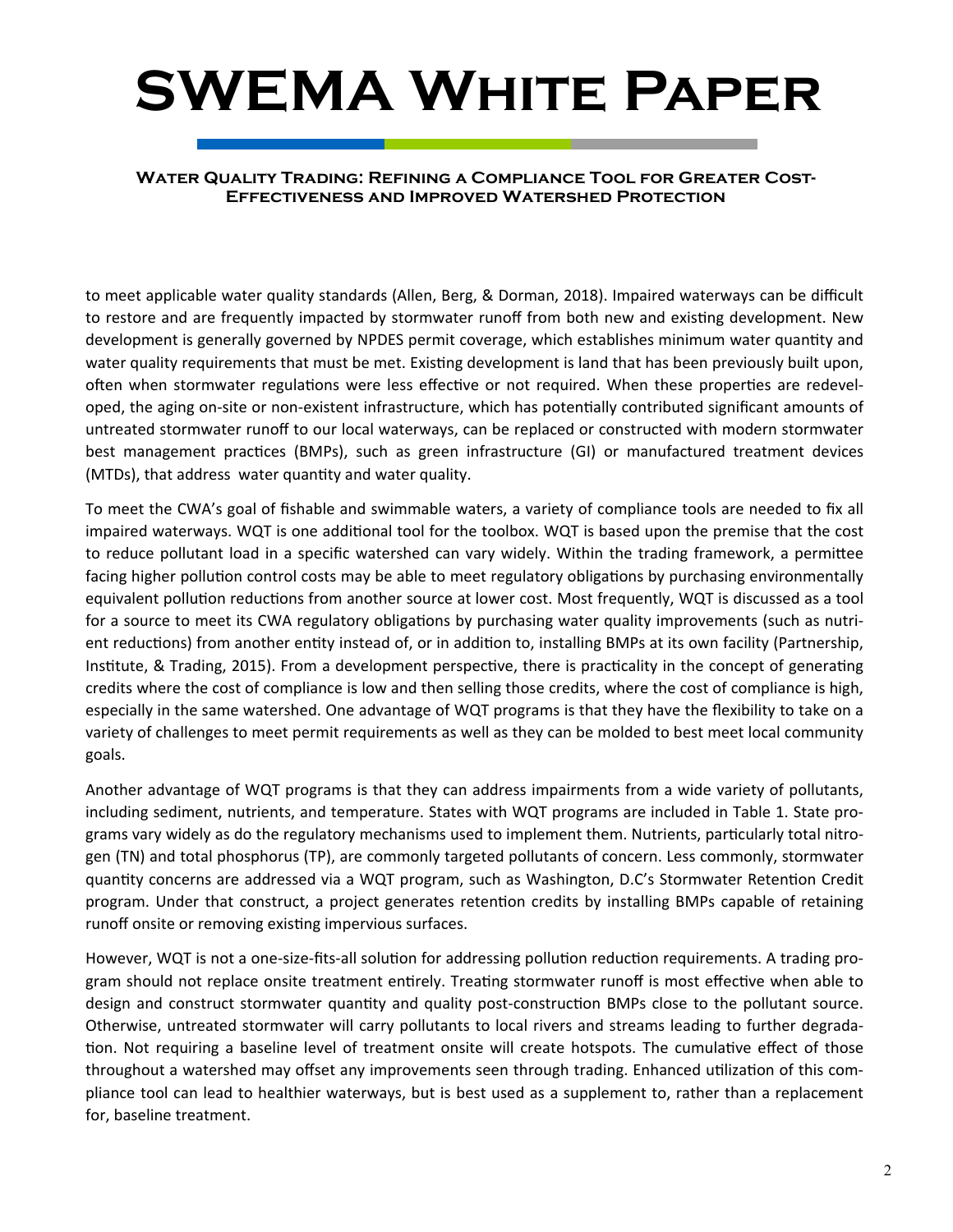#### **Water Quality Trading: Refining a Compliance Tool for Greater Cost-Effectiveness and Improved Watershed Protection**

#### **‐ History of Federal Water Quality Credit Trading Guidance**

In January 2003, the Environmental Protection Agency (EPA) announced a WQT policy intended to serve as an innovative approach to assist industry and municipalities in meeting CWA obligations. This work had begun years before, in 1996, as a draft framework released during the Clinton administration. The new policy identified a number of objectives, such as: establishing economic incentives for voluntary pollutant reductions from point and nonpoint sources within a watershed or reducing the overall cost of compliance with water qualitybased requirements. The policy endorsed trading of credits for nutrients and sediment loads, but also the trading of other pollutants that pose an environmental risk on a case-by-case basis (EPA 2003 Policy).

In 2007, the Water Quality Trading Toolkit for Permit Writers was EPA's next step in support of WQT. The Toolkit provided NPDES permit writers with guidance on incorporating trading provisions into permits to ensure compliance with CWA requirements. By providing guidance on design and implementation, EPA hoped the toolkit would jump-start the development of successful water quality trading programs. In a 2017 report prepared by the Government Accounting Office (GAO), 19 WQT programs were found to be operating as of 2014 across much of the country, from California to Florida. However, the volume of trading remained low, despite the presence of these programs and existing guidance. The report stated, "According to stakeholders, two key factors have affected participation in nutrient credit trading — the presence of discharge limits for nutrients and the challenges of measuring the results of nonpoint sources' nutrient reduction activities (GAO Report, 2017)." Additional WQT programs have come online since the GAO report was published; however, demand for credits remains lower than originally expected.

In February 2019, EPA released updated guidance on WQT to reiterate the Agency's support for such programs and seek to simplify or streamline their use (EPA Memo, 2019). This was done to encourage growth of marketbased programs to reduce water pollution at lower overall costs and incentivize further implementation of technologies and land use practices to reduce nonpoint pollution. The 2003 guidance was interpreted rather prescriptively by regulators and EPA sought to clarify and modernize the policy. Within the 2019 guidance, the agency identified principles designed to encourage creativity and innovation in the development and implementation of market-based pollution reduction programs.

WQT is not appropriate everywhere. Even with existing guidance in place, there are advantages and challenges for stakeholders to consider prior to establishing a WQT program. When implemented correctly, WQT programs may deliver reduced project costs while still being protective of the environment. However, if a robust program is not established, local water quality can suffer through development of pollution hotspots.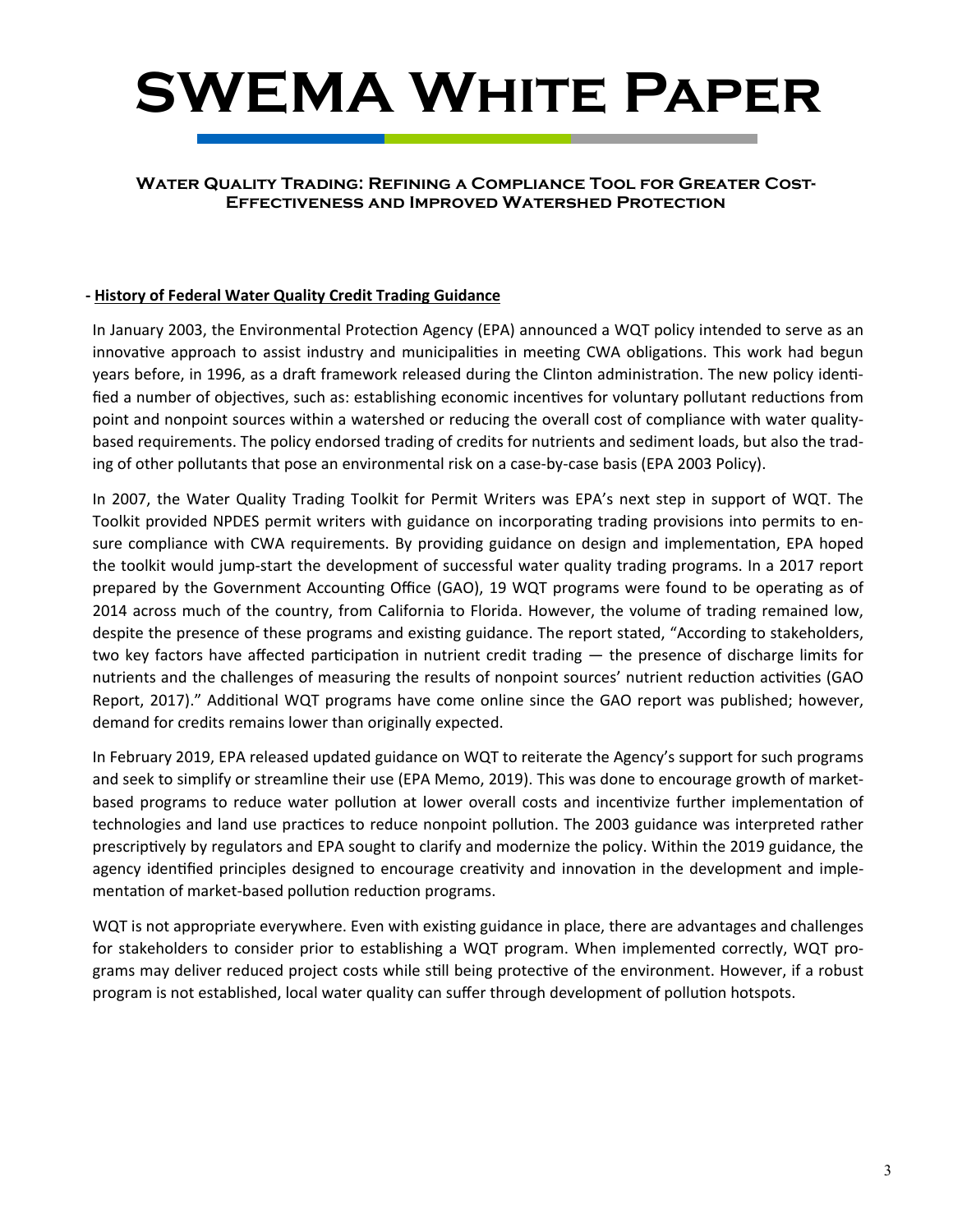#### **Water Quality Trading: Refining a Compliance Tool for Greater Cost-Effectiveness and Improved Watershed Protection**

#### TABLE 1. EXAMPLES OF STATES WITH ACTIVE TRADING STATUTES, RULES, POLICIES, AND/OR GUIDANCE

| <b>IMPREMENTING STATE AGENCY</b>                                                             | FORM OF STATEWIDE TRADING AUTHORITY<br>(INCLUDING CHESAPEAKE, AND MULTIPLE WATERSHED RULES<br><b>FOR NORTH CAROLINA)</b> |             |               |                 | <b>PERMITS</b><br><b>ISSUED</b><br><b>WITH</b> |
|----------------------------------------------------------------------------------------------|--------------------------------------------------------------------------------------------------------------------------|-------------|---------------|-----------------|------------------------------------------------|
| (ACRONYM USED)                                                                               | <b>STATUTE</b>                                                                                                           | <b>RULE</b> | <b>POLICY</b> | <b>GUIDANCE</b> | <b>TRADING</b>                                 |
| Arkansas Department of Environmental Quality<br>(ADEQ)                                       | X                                                                                                                        |             |               |                 |                                                |
| Colorado Department of Public Health and the<br>Environment (CDPHE)                          |                                                                                                                          |             | $\mathsf{X}$  |                 | $\sf X$                                        |
| Florida Department of Environmental Protection<br>(FL DEP)                                   | X                                                                                                                        | X           |               |                 | X                                              |
| Idaho Department of Environmental Quality (ID<br>DEQ)                                        |                                                                                                                          | X           |               | X               | X                                              |
| Maryland Department of Agriculture (MDA) and<br>Maryland Department of the Environment (MDE) | X                                                                                                                        |             | X             | X               |                                                |
| Minnesota Pollution Control Agency (MPCA)                                                    | X                                                                                                                        |             |               |                 | $\times$                                       |
| Montana Department of Environmental Quality<br>(MT DEQ)                                      |                                                                                                                          | X           | X             |                 |                                                |
| North Carolina Department of Environment and<br>Natural Resources (NC DENR))                 |                                                                                                                          | X           |               |                 |                                                |
| Ohio Environmental Protection Agency (OH EPA)                                                |                                                                                                                          | X           |               |                 | X                                              |
| Oregon Department of Environmental Quality<br>(OR DEQ)                                       | X                                                                                                                        |             |               | X               | X                                              |
| Pennsylvania Department of Environmental<br>Protection (PA DEP)                              |                                                                                                                          | X           |               | X               | X                                              |
| Utah Department of Environmental Quality<br>(UT DEQ)                                         |                                                                                                                          | X           |               |                 |                                                |
| Virginia Department of Environmental Quality<br>(VA DEQ)                                     | Χ                                                                                                                        | X           |               | X               | X                                              |
| Washington Department of Ecology (WA DOE)                                                    |                                                                                                                          |             |               | X               |                                                |
| Wisconsin Department of Natural Resources<br>(WI DNR)                                        | X                                                                                                                        |             |               | X               |                                                |
| Source: Partnership, Institute, & Trading, 2015)                                             |                                                                                                                          |             |               |                 |                                                |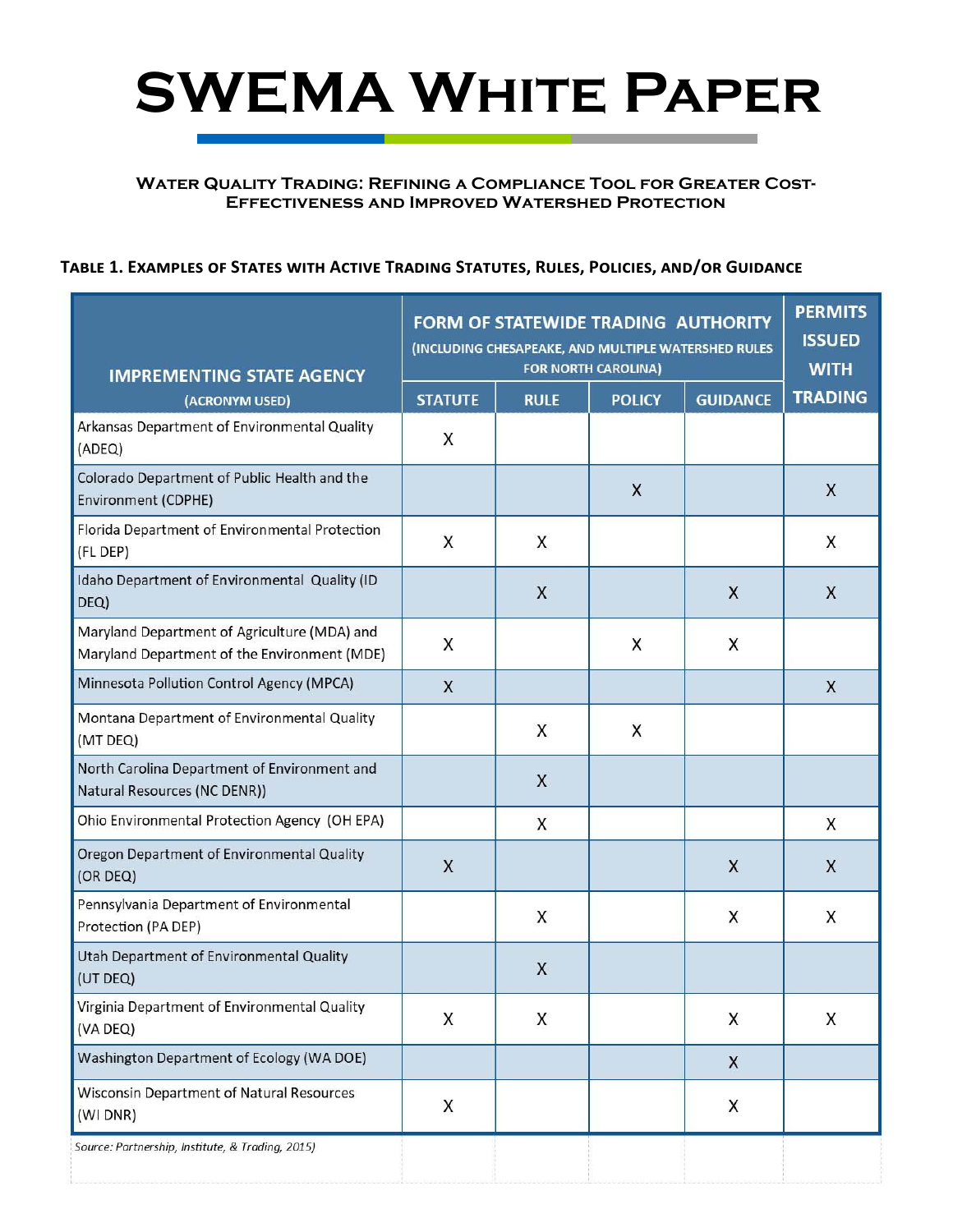#### **Water Quality Trading: Refining a Compliance Tool for Greater Cost-Effectiveness and Improved Watershed Protection**

#### **Advantages and Challenges Associated with WQT Programs**

#### *Advantages*

#### *‐ Reducing overall costs*

Over the lifetime of a BMP, operation and maintenance costs can be a significant expense that should be considered when selecting a treatment method (Weiss, Gulliver, & Erickson, 2005). The costs of constructing stormwater BMPs in densely populated areas or on highly impervious sites can be high. Typically, urban land is expensive, and often these sites have challenges such as limited space, poor or contaminated soils, and utility conflicts that make optimizing building and parking footprints difficult. Many times the only option is to go underground with stormwater management BMPs. Suburban development patterns often result in lower upfront land costs and greater site flexibility which can reduce the overall costs of BMPs.

In Virginia in 2015, research by the University of Virginia and the Virginia Department of Transportation (VDOT) indicated the agency could save an average of 50% on projects when purchasing nutrient credits from credit generating sources in lieu of onsite stormwater treatment (Table 2 below). Savings were attributed to the avoidance of the upfront design and construction costs and additional purchase of rightof-way and through the elimination of annual maintenance costs. The same report also noted that variability in costs, which are dependent on the specifics of any given BMP, make it difficult to generalize savings prior to construction (Nobles, et al, 2014). Utilizing credits allows some or all onsite water quality BMP construction and maintenance to be avoided. When confronted with a choice between expensive onsite options or less expensive offsite options that allow them to forego some or all ongoing maintenance costs, most developers and agencies will naturally choose the least expensive option.

#### *‐ Compliance flexibility*

WQT creates a flexible framework through which pollutant reductions may be achieved over the broader watershed versus a single development site at a fraction of the overall cost on a per pound removal basis. The watershed scale helps to create opportunities for reductions in areas and across sectors that may not otherwise see stormwater management improvements. Temporary or permanent reductions generated from water quality BMPs installed on less intense land uses are expected to offset the effects of not installing water quality BMPs on more intensely developed land.

#### *‐ Creates space for other uses*

Land is critical to development projects. On urban development projects and other highly impervious sites, useable land may be at a premium. By not having to install a large single BMP or multiple smaller BMPs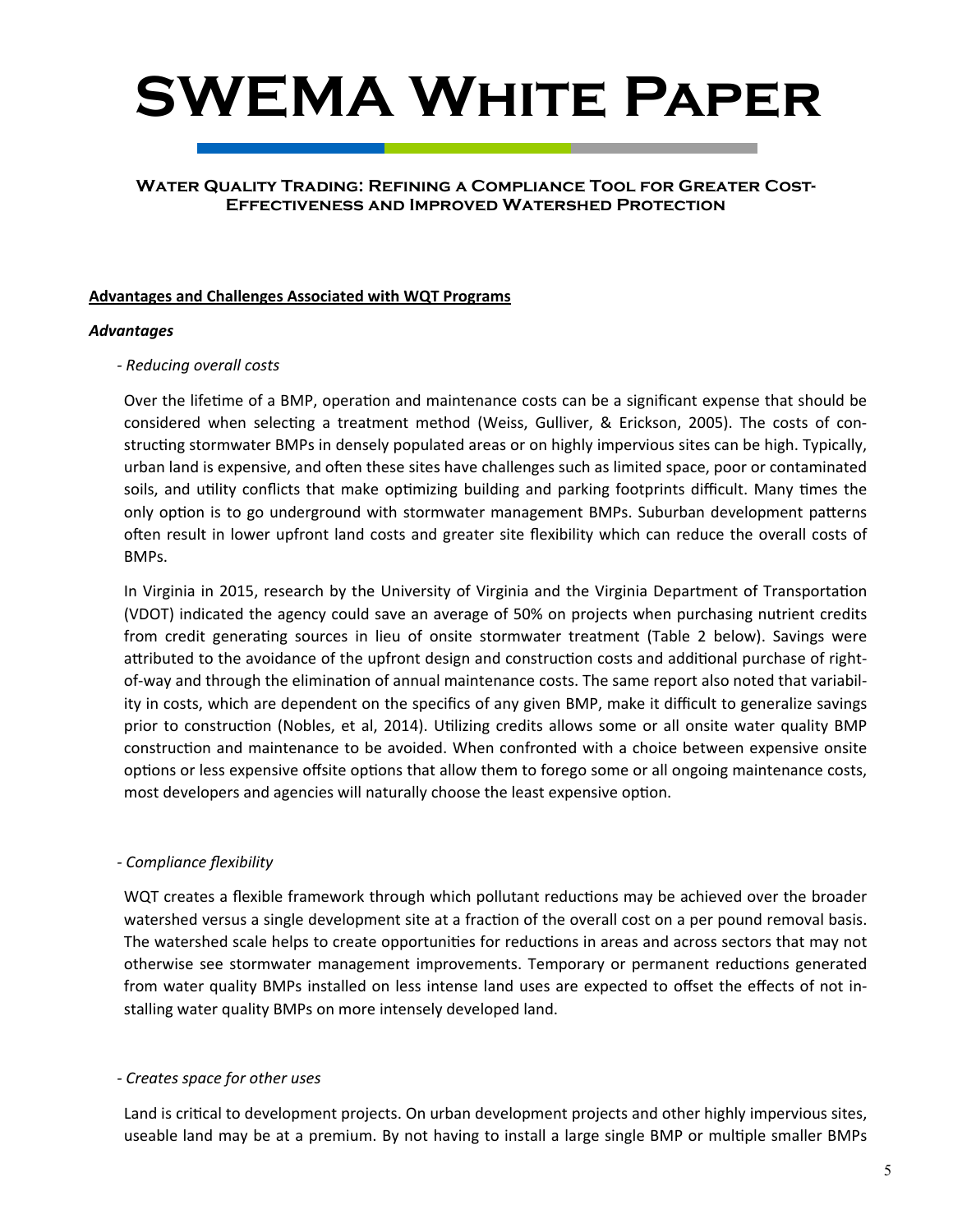

#### **Water Quality Trading: Refining a Compliance Tool for Greater Cost-Effectiveness and Improved Watershed Protection**

across a site, an owner creates space to increase building size or provide additional parking and/or other site amenities important to them.

#### *Challenges*

#### *‐ Establishing a currency*

Determining a common unit to exchange, or currency, is paramount to a successful trading program. It should be simple to measure and proven to improve water quality, such as a specific volume of runoff or mass of nutrient. Therefore, determining what is ultimately allowed to be traded can be difficult. If the currency selected is not a significant contributor to water quality impairments, trading may not be viable in the first place. EPA supports trading that involves nutrients or sediment loads and recognizes that other parameters have the potential to improve water quality.

#### TABLE 2. VDOT COST SAVINGS BY PARTICIPATING IN WQT VERSUS ON-SITE BMPS\_2015

| <b>BMP</b>                                        | <b>BMP Cost per Pound of Annual</b><br><b>Phosphorus Removal</b> |                      |                    | <b>Cost Savings</b>  |                      |  |
|---------------------------------------------------|------------------------------------------------------------------|----------------------|--------------------|----------------------|----------------------|--|
| ID                                                | <b>Excluding ROW</b>                                             | <b>Including ROW</b> | <b>Credit Cost</b> | <b>Excluding ROW</b> | <b>Including ROW</b> |  |
| $\mathbf{1}$                                      | \$18,545.89                                                      | \$31,540.61          | \$20,000           | $-7.84%$             | 36.59%               |  |
| $\overline{2}$                                    | \$35,527.32                                                      | \$53,884.30          | \$20,000           | 43.71%               | 62.88%               |  |
| 3                                                 | \$15,152.52                                                      | \$20,096.50          | \$19,000           | $-25.39%$            | 5.46%                |  |
| $\overline{4}$                                    | \$21,604.80                                                      | \$32,497.93          | \$18,700           | 13.45%               | 42.46%               |  |
| 5                                                 | \$40,052.86                                                      | \$50,469.73          | \$18,700           | 53.31%               | 62.95%               |  |
| 6                                                 | \$37,535.42                                                      | \$48,552.88          | \$18,700           | 50.18%               | 61.49%               |  |
| $\overline{7}$                                    | \$31,522.45                                                      | \$36,199.35          | \$18,700           | 40.68%               | 48.34%               |  |
| 8                                                 | \$46,735.48                                                      | \$54,759.91          | \$18,700           | 59.99%               | 65.85%               |  |
| 9                                                 | \$54,852.59                                                      | \$74,943.71          | \$18,700           | 65.91%               | 75.05%               |  |
| Median                                            |                                                                  |                      |                    | 43.71%               | 61.49%               |  |
| Average                                           | \$33,500                                                         | \$44,770             |                    | 32.66%               | 51.23%               |  |
| BMP= best management practice; ROW = right of way |                                                                  |                      |                    |                      |                      |  |
|                                                   | Source: Nobles, et.al. (2014)                                    |                      |                    |                      |                      |  |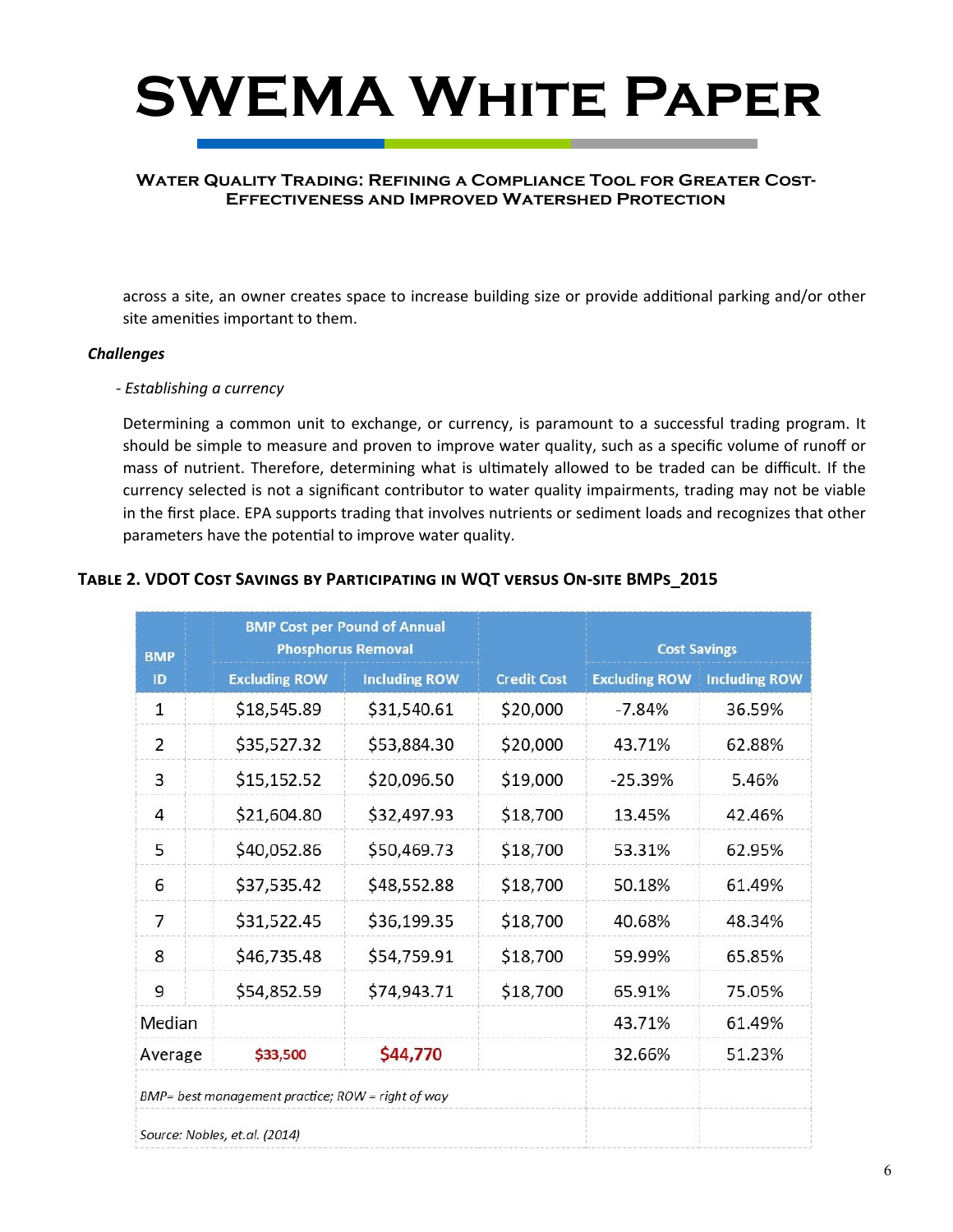#### **Water Quality Trading: Refining a Compliance Tool for Greater Cost-Effectiveness and Improved Watershed Protection**

#### *‐ Effect of other pollutants on water quality*

Regardless of the currency selected for the trading program, consideration needs to be given to other constituents not chosen and their effect on the post-construction environment. Urban stormwater runoff contains a wide range of pollutants, from nutrients and heavy metals to trash, bacteria, oil, and other toxic hydrocarbons. The cumulative increases of other constituents while reducing the primary one may result in a net decrease in water quality. This can be mitigated by requiring a base level of treatment on all sites.

#### *‐ Determining trading boundaries*

Managing stormwater runoff is most appropriately done as close to the source of impacts as possible. A wider geography may have a negative effect on local water quality while a narrow one may inhibit the growth of a program by unnecessarily restricting credit generators and purchasers alike. Striking a balance can be difficult. EPA guidance suggests that a defined trading area that aligns with watershed boundaries or Total Maximum Daily Load (TMDL) boundary should result in trades that affect the same body of water or stream.

#### *‐ Adequately protecƟng local water quality*

EPA guidance supports WQT in unimpaired waters and impaired waters to maintain water quality standards. The agency does not support trades that result in an impairment to an existing or designated use, adversely affects drinking water, or exceeds a cap established by a TMDL. According to the National Water Quality Inventory, 70 percent of lakes, reservoirs, and ponds; 78 percent of bays and estuaries; and 55 percent of rivers and streams assessed in the United States are impaired by pollution and do not meet minimum water quality standards (National Association of Conservation Districts, 2020). Building a program that can achieve water quality goals is challenging with so many impaired waterways in this country.

#### *‐ Determining acceptable credit generaƟng pracƟces*

The types of BMPs eligible to generate credits and the length of the credits lifespan are critical to implementing an effective program. Term credits are generated from BMPs that have a specified lifetime or maintenance cycle, i.e. annual, three- year, and five-year. These are generally associated with traditional BMPs that require routine maintenance to function as designed. Perpetual credits are those generated by practices that result in permanent nutrient reduction. The type of credit and BMP used to generate it will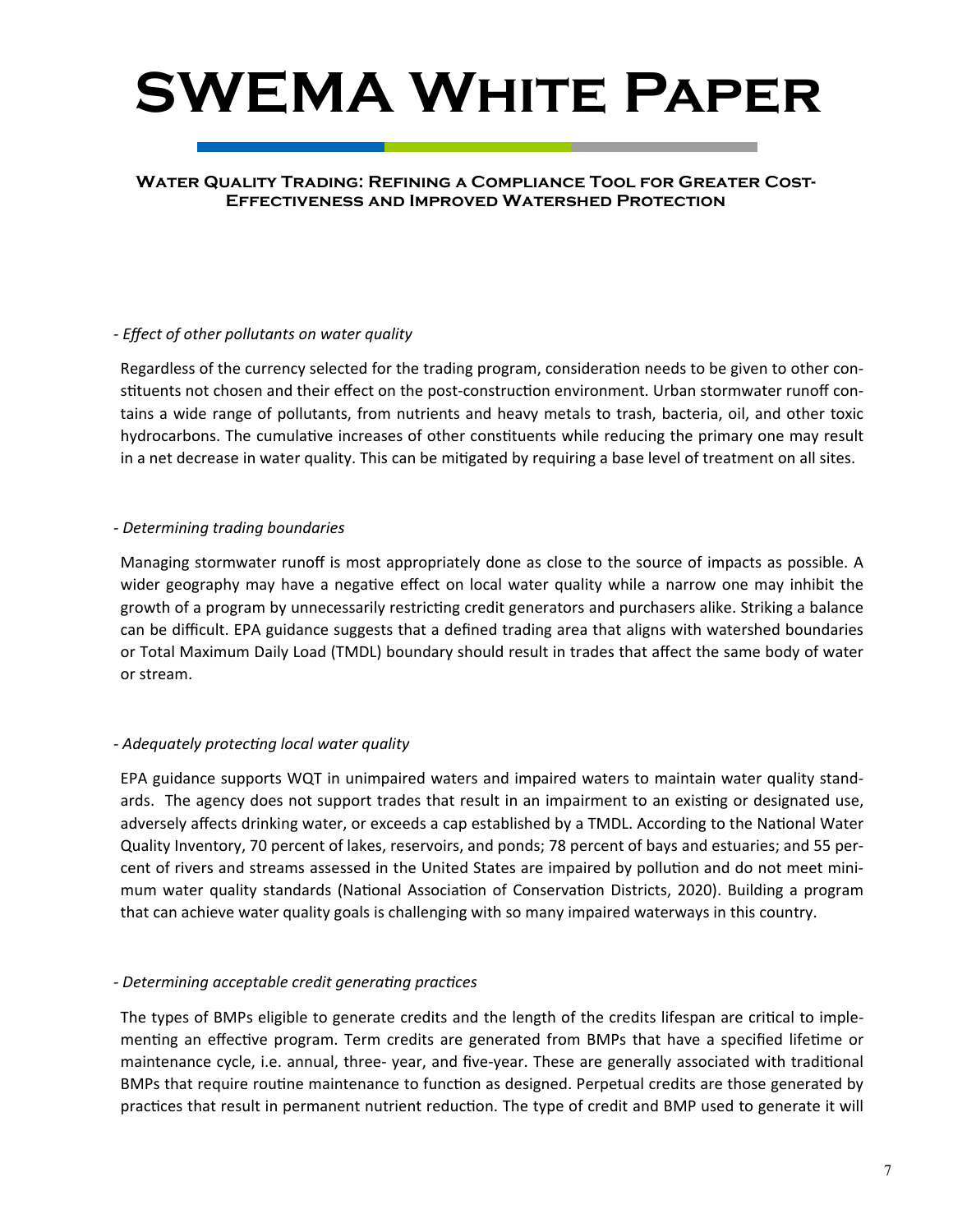#### **Water Quality Trading: Refining a Compliance Tool for Greater Cost-Effectiveness and Improved Watershed Protection**

have varying maintenance requirements. The lifespan of the credit and the maintenance requirements associated with it will impact the overall cost of the credit.

#### *‐ Tracking and verificaƟon processes and policies*

The timing of credit verification is critical. A credit generating facility should not be allowed to sell credits before the practice is installed. The responsibility to verify BMP installation, operation, and maintenance may fall on different entities. Depending on the type of practice implemented, it may also be necessary to release credits in a staged process versus up front. This would ensure the practice is operating fully and all design criteria are met. To ensure a BMP is installed or managed correctly, a program should require engineering design for structural BMPs, proper inspection by local program staff or third-party inspectors, and as-built drawings upon completion.

A successful program should also have a system to track credit generation and use. An interactive geographical information system (GIS) is ideal. To be most impactful, a management system should track the name of the credit generating facility, the type of BMP installed, the number of credits generated, the number of credits used, and develop a mechanism to alert potential users when credits run low.

#### *‐ Managing public risk, outreach, and transparency*

Uncertainty exists in trying to properly quantify pollutant reductions in WQT programs. In spite of the risk associated with varying BMP performance, changing weather, long-term market and program interest, and future land transfers and ownership, the general public must be assured that actual environmental benefits will be achieved when credit trading programs are used.

Mechanisms do exist to address these concerns.

- Innovation can help address BMP performance.
- Modeling and estimation tools can be developed to address future weather conditions, credit availability, and BMP performance.
- Conservative trading ratios can be deployed to address variability of BMPs and trading geographies.
- Pools of credits can be set aside to be utilized in the event of a catastrophic weather event.
- Cost structures, like price lock programs, can be developed to address future price uncertainty.
- Maintenance bonds or BMP insurance can be required to ensure money exists to maintain credit generating practices.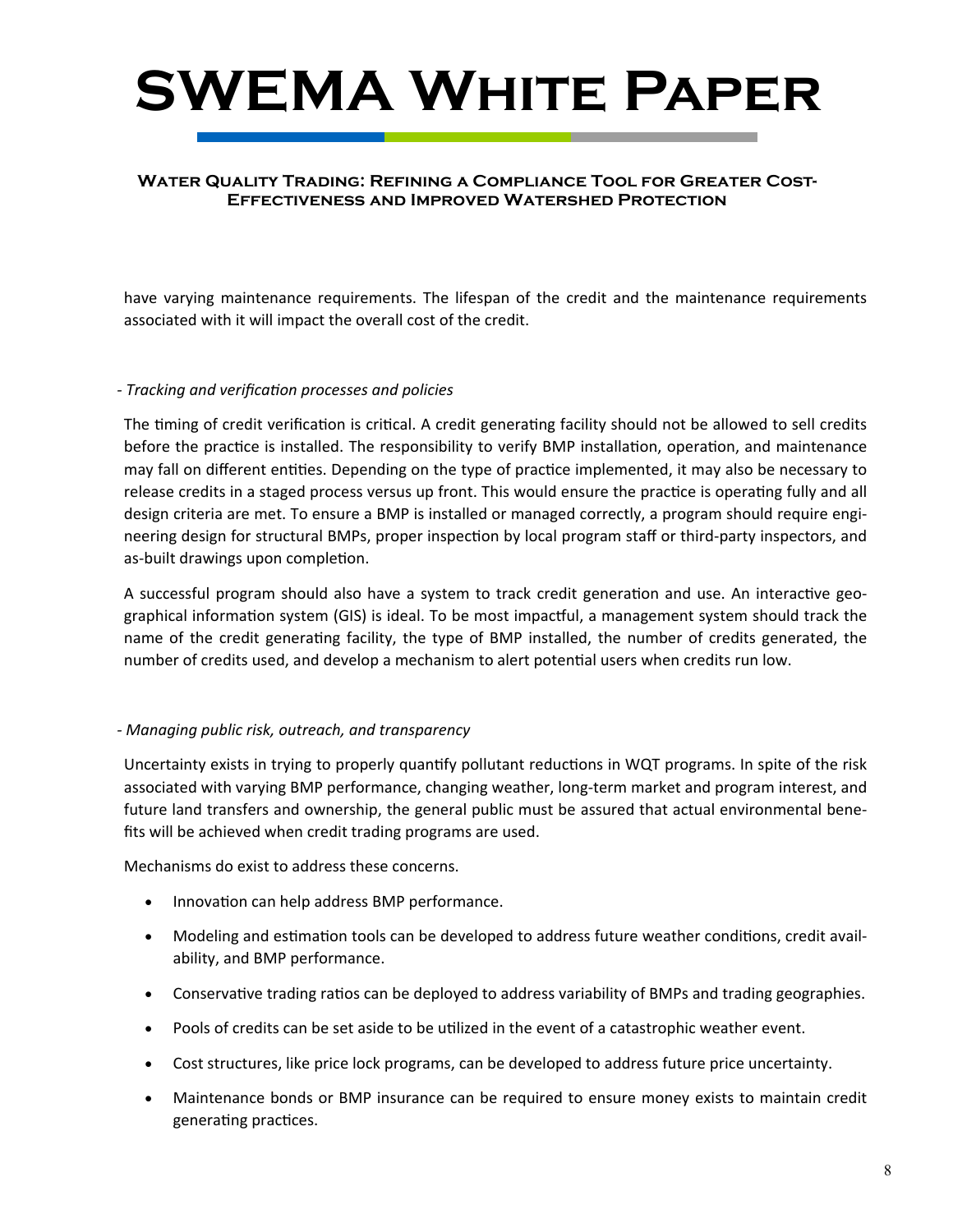#### **Water Quality Trading: Refining a Compliance Tool for Greater Cost-Effectiveness and Improved Watershed Protection**

The benefits and drawbacks of each risk mitigation option should be carefully considered along with region-specific factors (Walker & Selman, 2014).

Program transparency is needed to ensure actual pollutant reductions are achieved through credited practices. Inclusive programs that provide sufficient accountability, transparency, accessibility, and public participation go a long way to ensuring improved water quality is delivered. Accountability in trading is improved when the public is engaged and participating from the earliest stages through the development of programs (Partnership, Institute, & Trading, 2015). EPA expects a credible program to provide adequate public notice that a trading program exists or is in development.

#### **Essential Program Element Recommendations**

#### *1) Simply Defined Credit Currency*

The majority of credit programs use a currency of pollutant load or runoff volume. It is important to keep your chosen currency simple. Runoff volume and pollutant load reductions are direct measures of the resulting impact of BMPs. Utilizing pollutant load enables calculations that can compensate for different runoff sources with different concentrations, resulting in more credits. For example, treating the same amount of runoff from a typical commercial area with a high imperviousness would reduce pollutant loads to a greater extent than treating runoff from a typical low density residential area. Trades between disparate sources is also a fairly simple way of trading based upon pollutant loads, such as a nutrient-intense agricultural source trading with an urban stormwater source.

Trading site runoff volume is also a very simplified approach to credit trading. This assumes that, regardless of the source of runoff, the same amount of volume will be retained. Washington, D.C's SRC program is designed this way. For every gallon of runoff retained, a gallon credit can be sold. From the time period between April 2019 and April 2020, the SRC program experienced 37 credit sales totaling approximately \$825,000 and 477,218 gallons retained. The SRC program is set up to prioritize improvements within the municipal separate storm sewer system (MS4) area, this means the gallons retained are in high-priority areas and produce the greatest return on investment. Runoff retention is also an effective means of retaining conventional pollutants like total suspended solids (TSS) and nutrients such as TN and TP. Therefore, trading using runoff volume will also allow the management of a wider range of pollutants. Because peak flow reductions are valued in older cities, where combined sewer systems are present, trading based upon volume retention is likely to result in water quality improvements in areas prone to overflow events or where downstream flooding is a concern.

A similar program, albeit on a smaller scale, has taken root in Chattanooga, TN. That program is driven by a retention requirement associated with an MS4 permit. In Chattanooga's program, there is a performance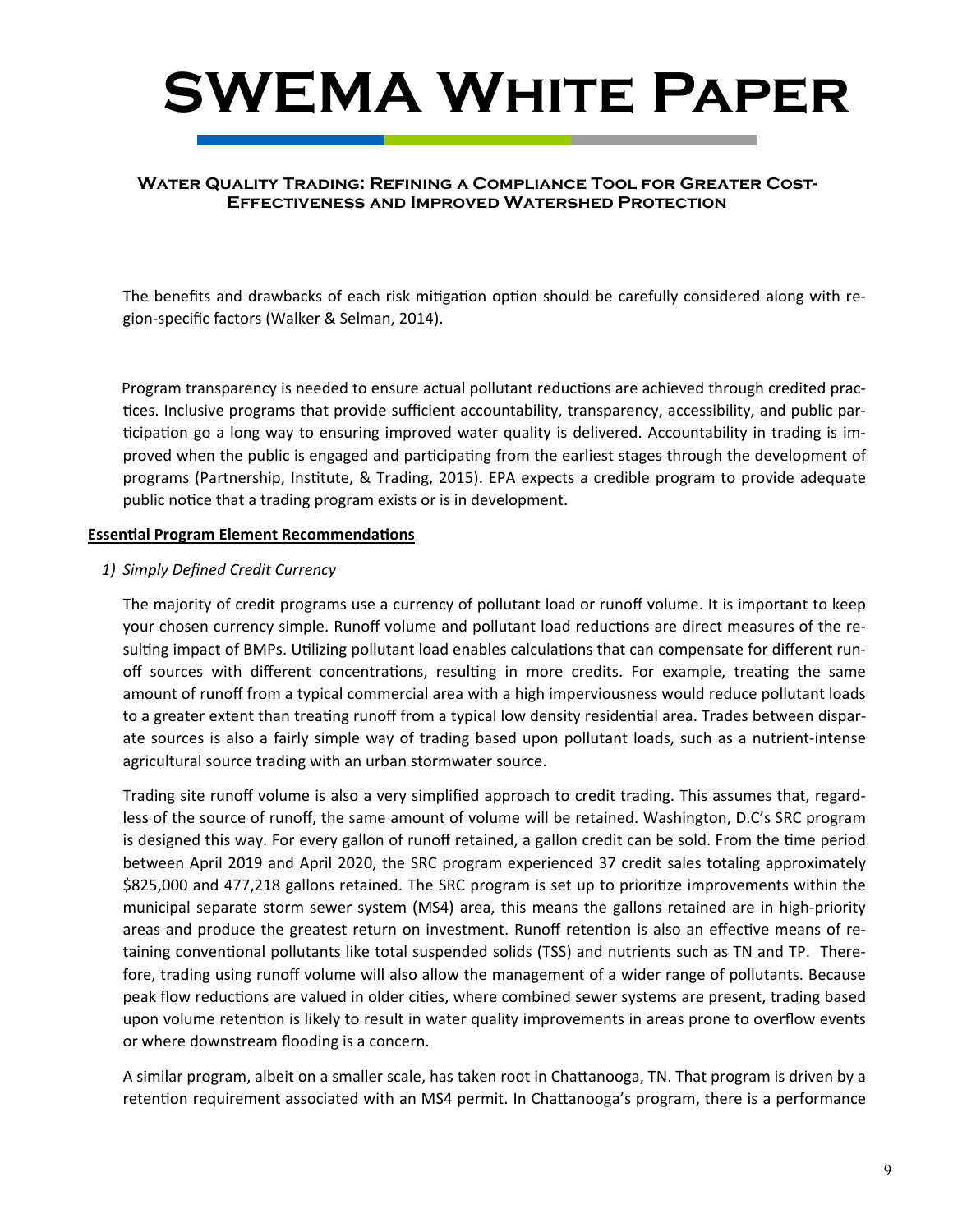#### **Water Quality Trading: Refining a Compliance Tool for Greater Cost-Effectiveness and Improved Watershed Protection**

standard to capture between 1 and 1.6 inches on a given site (referred to as "stay-on volume" or "SOV"), depending upon location in the city.

#### *2) ProtecƟng Local Receiving Waters*

WQT programs are inherently about providing treatment in one location in lieu of another. In many cases, this shifts water quality protection from more densely populated areas where land and BMPs are expensive to less dense areas where land values are less expensive and BMPs cheaper to build and/or install. In doing so, portions of watershed can be left unprotected from the negative effects of stormwater runoff. Since WQT programs are often developed in response to specific water quality impairments identified on the EPA's 303d list of impaired waters or TMDLs, it is critical that local water quality be adequately protected against the creation of hotspots or further degrade an already impaired waterway. Watersheds subject to TMDLs can range from a few acres feeding a small section of stream to areas as large as the Chesapeake Bay watershed. Protecting local waters can be accomplished through reference to specific hydrologic unit codes (HUC) or watershed of the impaired waterway. Limiting trading to the HUC-12, the subwatershed level, takes advantage of a smaller watershed (roughly 40 square miles) resulting in the greatest environmental impact for the dollars spent.

An alternative approach to ensuring local water quality protection is requiring a base level of onsite stormwater management prior to the utilization of offsite credits. This can be done prescriptively by codifying language that stipulates a specific percentage of pollutant load or volume must be accounted for onsite, e.g. 75% of the pollutant load or 50% of the required treatment volume, prior to the use of WQT. For example, in Grand Rapids, Michigan, developers facing infeasibility constraints must try to retain the increase in stormwater runoff volume associated with a 0.4-inch rain event. If this can be done onsite, then the developer can purchase additional retention capacity, either by paying the in lieu fee or by purchasing stormwater volume credits (SVCs), to meet their remaining compliance obligations (Odefay, et al, 2019).

#### *3) MiƟgaƟng HydromodificaƟon*

Hydromodification management has emerged as a prominent issue because degradation of the physical structure of a channel is often indicative of and associated with broader impacts to many beneficial uses, including water supply, water quality, habitat, and public safety. Conversely, reducing hydromodification and its effects has the potential to protect and restore those same beneficial uses (Stein, et al., 2012). Mitigating the effects of hydromodification is a keystone benefit of implementing onsite practices and is supported by EPA guidance. Allowing WQT as an alternative to onsite stormwater management should only be allowed when the implementation of onsite BMPs is infeasible. For example, the Phase I NPDES permit for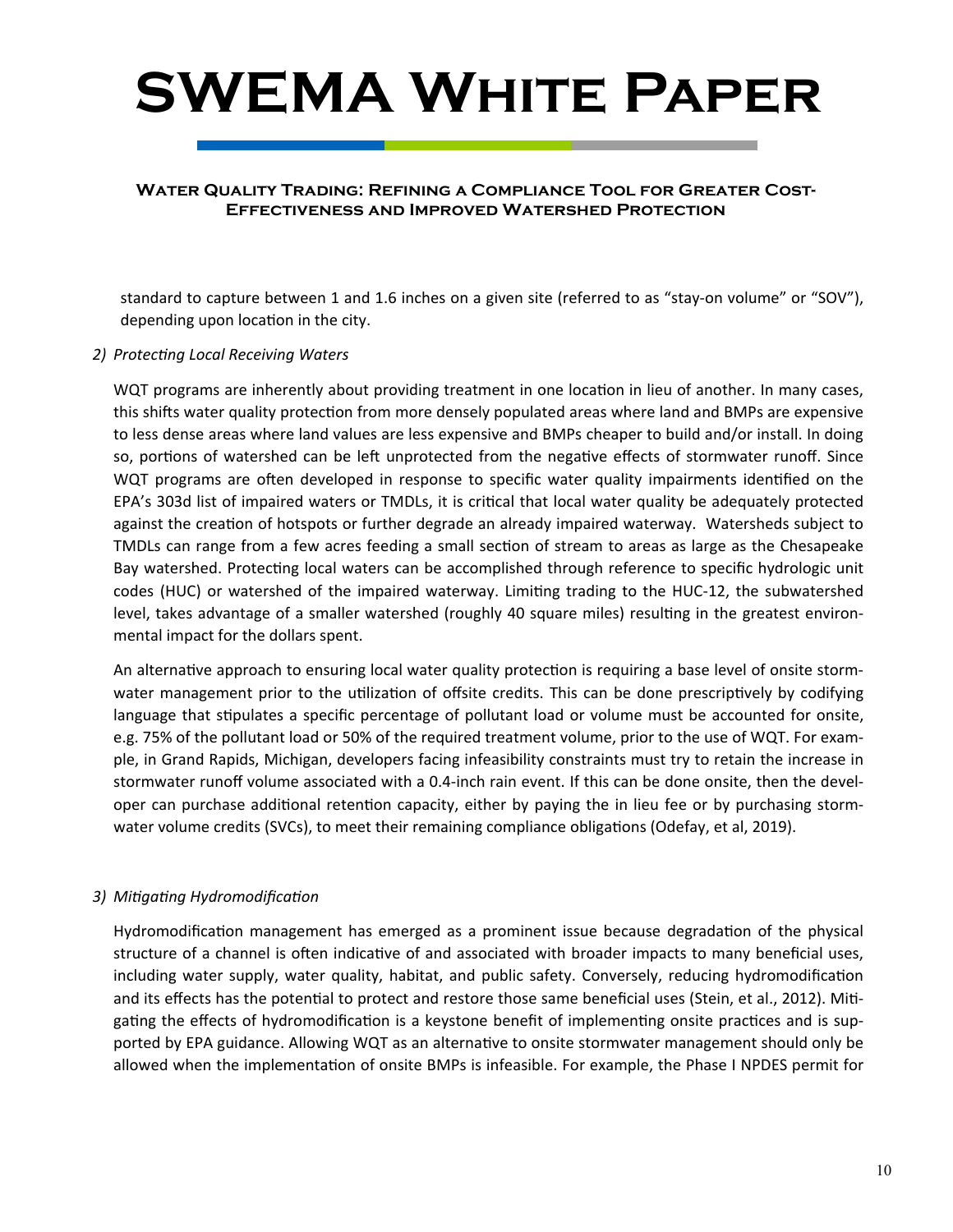#### **Water Quality Trading: Refining a Compliance Tool for Greater Cost-Effectiveness and Improved Watershed Protection**

Ventura County, CA, requires that LID strategies for managing the water quality design storm be exhausted prior to considering offsite compliance (Los Angeles Regional Water Quality Control Board 2010). Developing infeasibility criteria to be met prior to utilizing credit purchases will help. In the event trading is allowed without determining the feasibility of onsite stormwater management, sites should be limited to 1 acre or less or to those without significant hydromodification impacts.

Trades involving runoff volume are not immune from hydromodification. Flow control protection should be required onsite to prevent negative downstream impacts. Trades should be limited to upstream of the proposed development activity.

#### *4) Design and ConstrucƟon VerificaƟon Processes*

Regardless of the currency, the amount of available credit generated is dependent on the original assumptions regarding the size and effectiveness of the installed practice. These assumptions will likely be rooted in sound engineering principles and follow state or local BMP design guidance; however, it is common that as-built details vary from the original design details. These differences can be major or minor, but in construction, onsite constructability issues are often discovered and affect final design.

A solution to address these concerns is to require final as-built drawings that must match design plans and adjust the amount of credit given to any one BMP in order to rectify any discrepancies. Codifying who is responsible for final verification is important. In some programs, the contractor can stipulate that plans have been followed. In others, it must be the engineer of record. Ideally, the local program authority or a designee of the program authority will audit the final design to verify the installed conditions match what was designed.

#### *5) OperaƟon and Maintenance VerificaƟon Processes*

Care should be taken to ensure a WQT program has policies in place to ensure the credit-generating facility is maintained in good operating condition for the life of the credit. There are several ways to account for the cost of operation and maintenance of a credit-generating practice. One option is to include the anticipated operation and maintenance cost into the price of a one-time credit purchase. Applying this approach requires the credit-generating facility owner to perform their due diligence as they will be responsible for all operational risk. The facility owner must make assumptions concerning maintenance frequency (both routine and any corrective maintenance) as well as costs over time, such as inflation, and factor those into the front-end cost of the credit. The more maintenance needed over time will increase the cost of the credit. Failure to account for long-term maintenance will result in greater uncertainty respective to how the practice will function. A credit only achieves the expected reductions if the practice is maintained in good-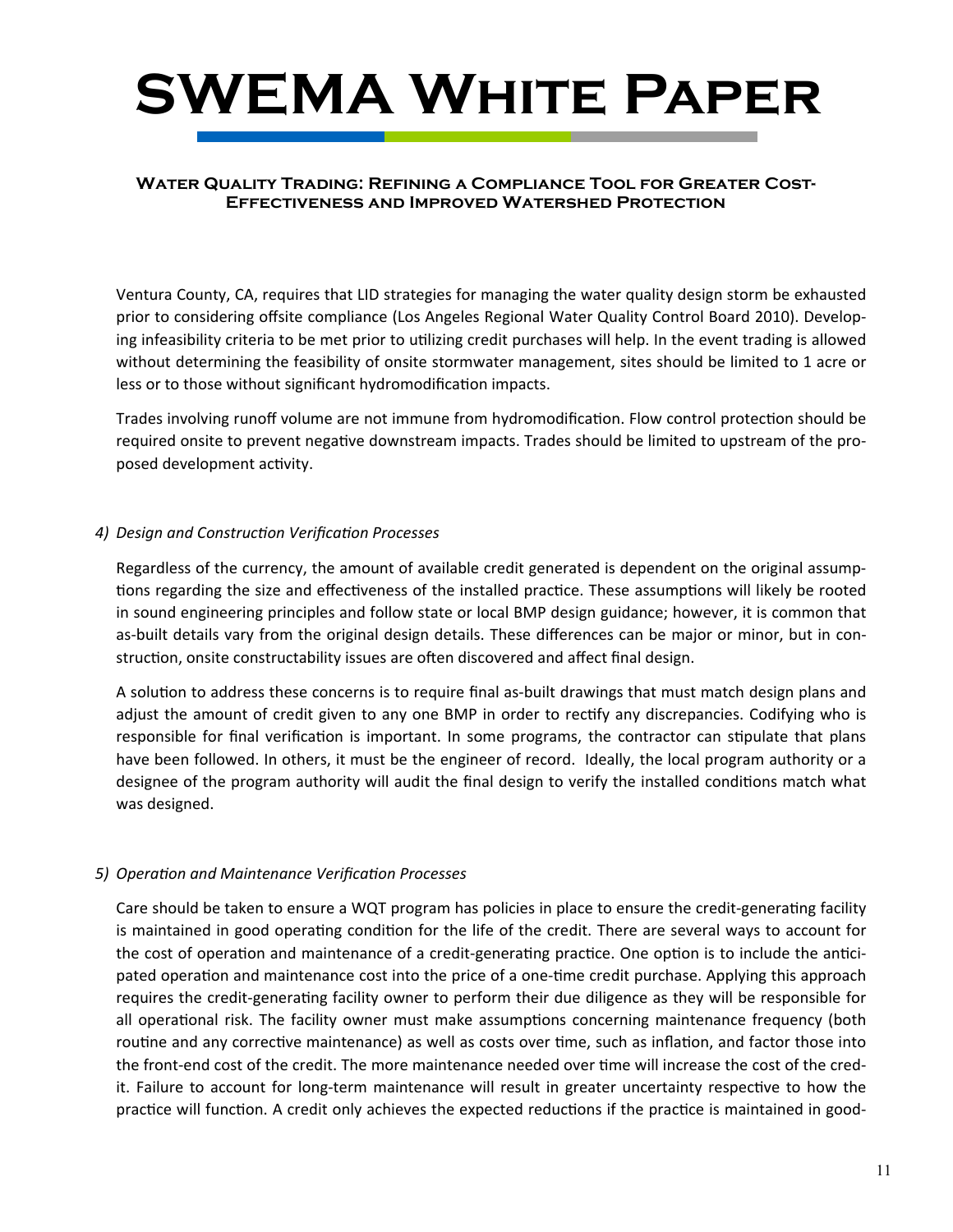#### **Water Quality Trading: Refining a Compliance Tool for Greater Cost-Effectiveness and Improved Watershed Protection**

#### working order.

A better option is to require proof of maintenance and inspection in order for the credit to be renewed. If adequate maintenance cannot be proven, the credit and/or price could be adjusted to reflect the new condition and market costs. The credit can also be expunged and additional BMPs required onsite or at the purchaser's site. A pitfall in an otherwise successful WQT program in Virginia is that all credit purchases are a one-time event, absolving the purchaser of any long-term maintenance obligations and limiting the ability of the local program authority to require any additional onsite measures if the credit-generating facility is not kept in good operating condition.

Allowing the price of credits to change would introduce some uncertainty into the WQT program. This could have a likely effect of limiting participation. However, allowing the price of the credits to be changed at the time of renewal allows the owner to make market adjustments based upon known operation and maintenance frequencies, which helps drive compliance and could lower overall costs. If price is allowed to change over time, credit prices are likely to rise assuming the cheapest credits are purchased first. This fact has made investing in stormwater credits enticing. For example, Prudential invested \$1.7 million in the Washington, D.C. SRC program in 2016 to install GI practices that generate credits to be traded for a profit (Spector 2016).

Creating the opportunity to balance current market demands with pricing changes is wise, but should not be done frequently so as to preserve market certainty. Establishing a five-year year window that aligns with credit renewal strikes a balance between flexibility and certainty. This time period is ideal because it would be consistent with NPDES stormwater permit renewal schedules. Any modifications to credit trading contracts should be minimal and limited outside the point of renewal.

#### *6) ApplicaƟon of Safety Factor*

A way to mitigate concerns associated with unknown future conditions is to account for the difference through the application of a safety factor or trading ratio. The pollutant load or runoff volume of the credit-receiving facility can be required to be offset by a ratio of at least 1.5:1, or a discount in trading value of at least 10% could be applied to the calculated credit value. Retiring credits is another way to build safety program wide. For example, 5% of available credits could be retired every year by the program authority. This helps buttress the credit generation market and improves watershed health without significantly altering the marketplace.

An example of these principles can be found in the State of Maryland's WQT program. In Maryland, an Edge of Tide (EoT) ratio is applied to normalize loads based on delivery to the main stem of the Chesapeake Bay; a reserve ratio of 5% is applied to each credit generated for use by the Maryland Department of the Environment (MDE) to create a reserve pool that can be used to buffer credit losses elsewhere, or be retired as water quality improvement; and an uncertainty ratio of 2:1 is applied to trades involving credits generated by nonpoint sources and acquired by wastewater point sources.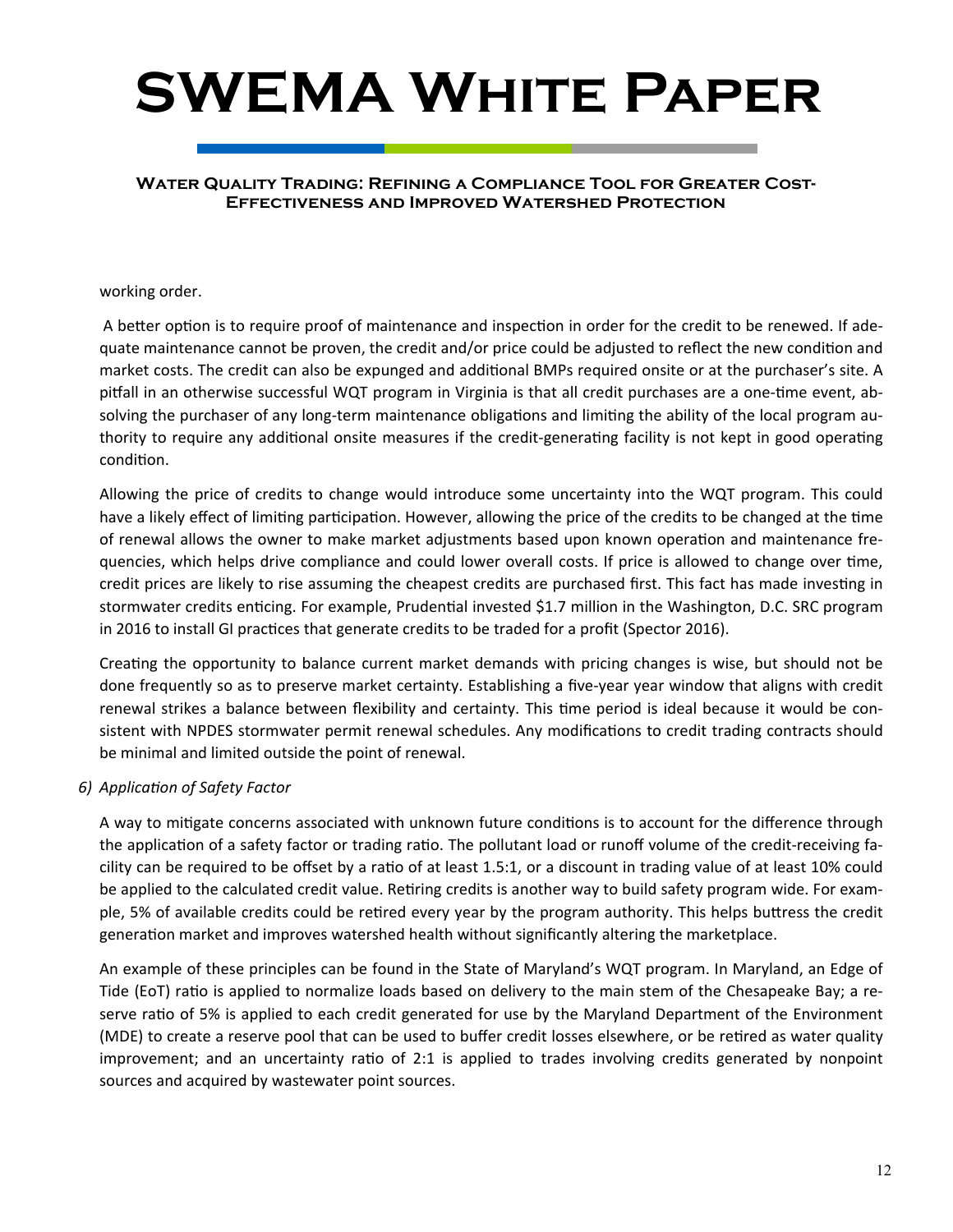#### **Water Quality Trading: Refining a Compliance Tool for Greater Cost-Effectiveness and Improved Watershed Protection**

#### **Conclusion**

Water quality trading programs are supported by EPA at the Federal level. However, that support does not make credit trading the primary compliance solution for every project. Instead, water quality trading needs to be viewed as an additional tool within the much broader BMP toolbox, akin to how other stormwater infrastructure has been viewed for decades. Water quality will continue to suffer if development is not required to meet a baseline pollutant removal obligation onsite. Striking a balance regarding acceptable use of a WQT program may not be easy, but is necessary. WQT is best used to supplement, rather than replace, baseline treatment near the pollutant source.

Successful trading programs can improve water quality by incorporating strong policies and protocols to ensure actual pollutant reductions are achieved. The traded currency should be volume or pollutant load reduction. Smaller trading geographies should be established to ensure local streams are not sacrificed in lieu of restoring larger receiving waters. Robust verification processes should be enacted to ensure a credit generating facility is constructed correctly initially and remains in good working order throughout the credit's lifespan. Application of a safety factor should account for future market volatility.

The Stormwater Equipment Manufacturers Association supports the development of water quality trading programs across the country that follow these recommendations. Applying these critical program elements will not negatively affect WQT programs, but rather will help to ensure opportunities for broader implementation. Water quality is improved by targeting the most critical watershed threats and allocating resources to achieve the most cost-effective pollutant reductions. Pollution reduction is a mission for all member companies and we applaud efforts to improve water quality through policy and technological innovation.

#### **References:**

- 1) United States EPA, 2003. Water Quality Trading Policy. Available at: https://archive.epa.gov/ncer/ events/calendar/archive/web/pdf/finalpolicy2003.pdf
- 2) Allen, V., Berg, D., & Dorman, J. (2018). Stormwater Credit Trading Program Architecture. Stormwater Magazine. Available at: https://www.stormh2o.com/home/article/13034356/stormwater-credittrading-program-architecture
- 3) Willamette Partnership, World Resources Institute, and the National Network on Water Quality Trading, (2015). Building a Water Quality Trading Program: Options and Considerations. Available at: https://www.usda.gov/oce/environmental\_markets/files/BuildingaWQTProgram-NNWQT.pdf
- 4) United States Government Accounting Office (GAO), (2017): Water Pollution: Report to the Honorable Sheldon Whitehouse, U.S. Senate. Available at: https://www.gao.gov/assets/690/687755.pdf
- 5) United States Environmental Protection Agency (EPA), (2019): Updating the EPA's Water Quality Trading Policy To Promote Market-Based Mechanism for Improving Water Quality. Available at: https://www.epa.gov/sites/production/files/2019-02/documents/trading-policy-memo-2019.pdf